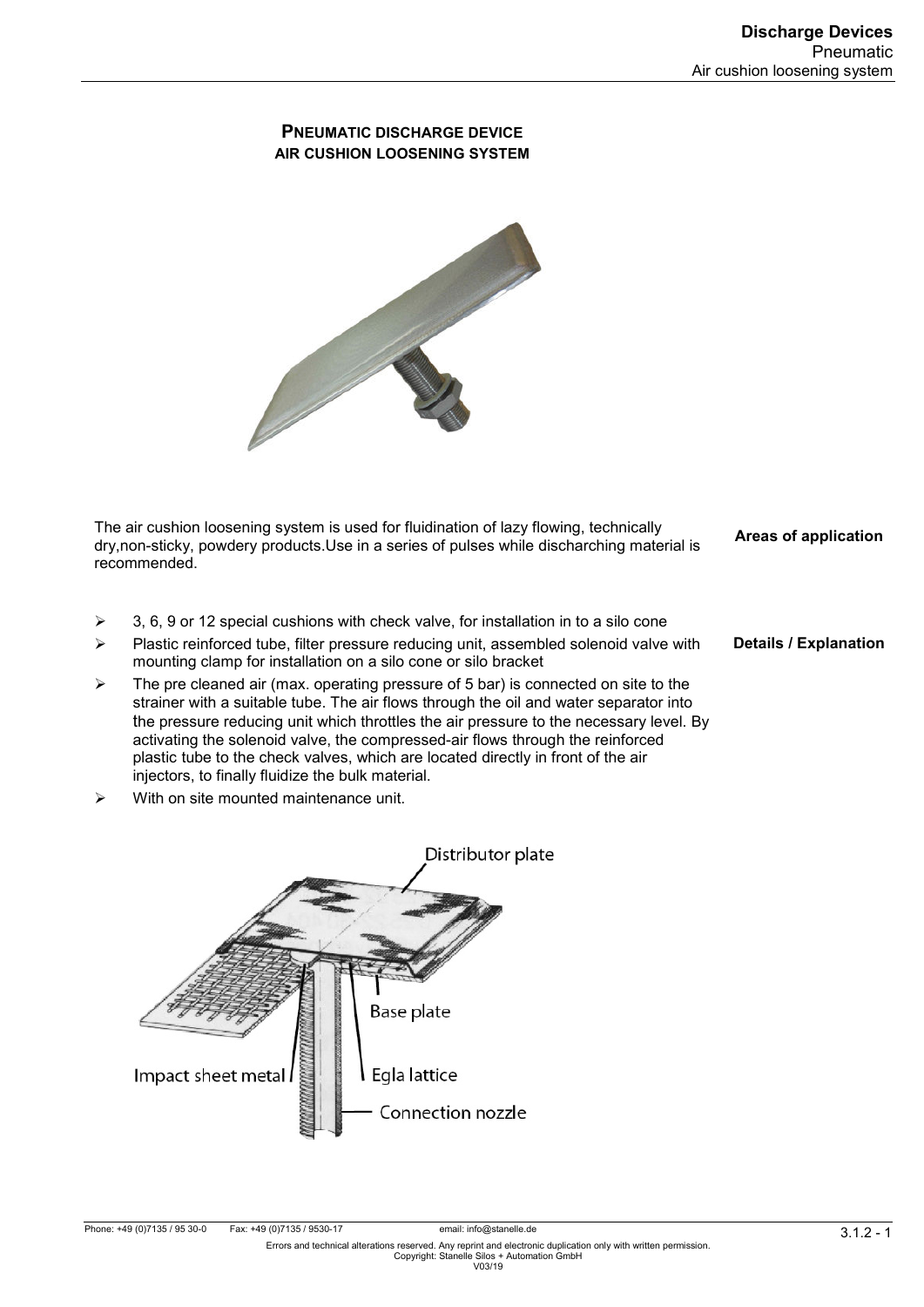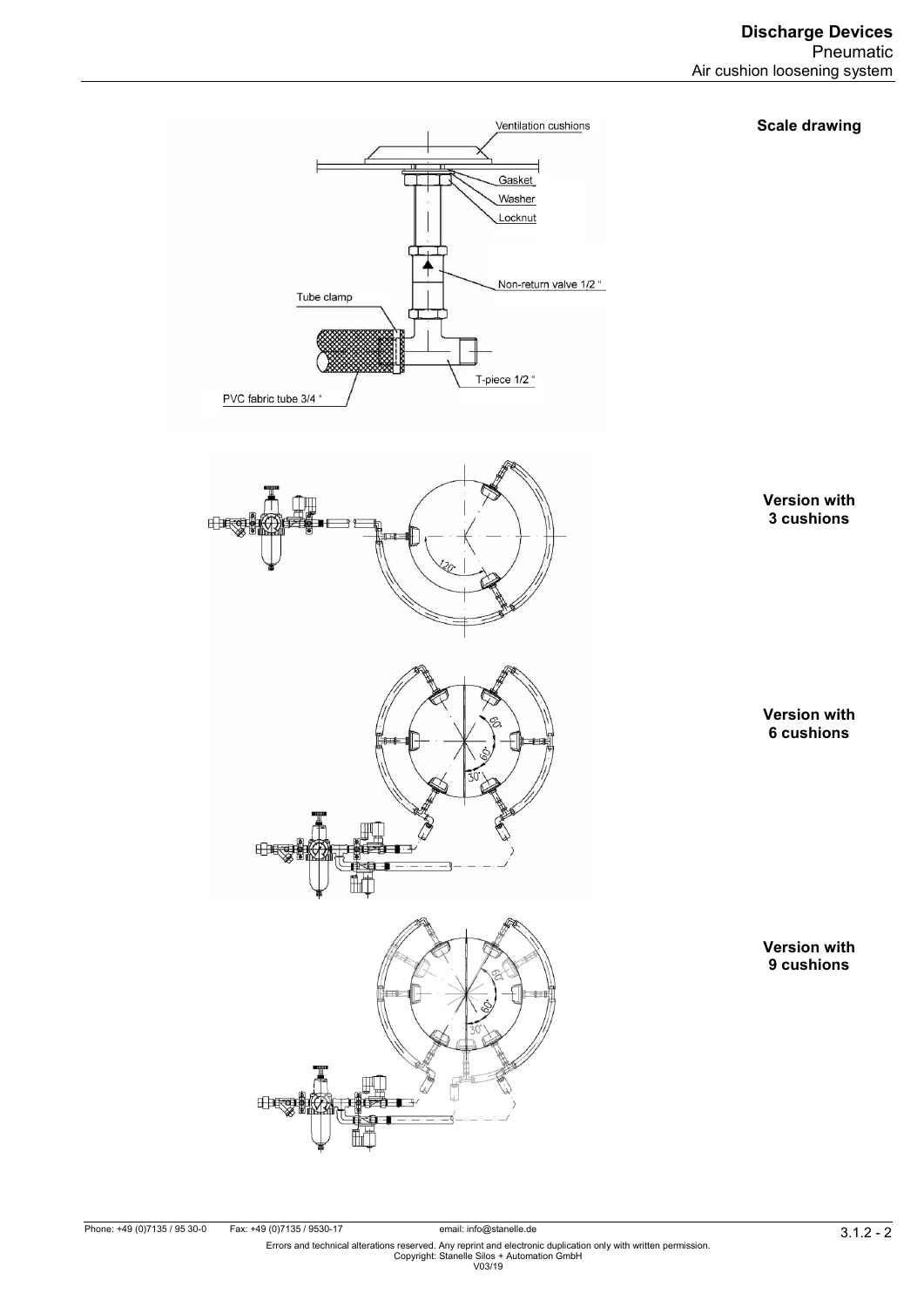**Material grade**

**Notice**

4

# **Technical data air cushion loosening system**

| <b>Number of cushions</b>                            | 3                                                    | 6 | 9 | 12 |
|------------------------------------------------------|------------------------------------------------------|---|---|----|
| Air consumption at 1.0 bar / 5 sec. on / 10 sec. off | 360 Nltr. / min.                                     |   |   |    |
| Operating pressure                                   | $0.5 - 1.0$ bar                                      |   |   |    |
| Max. temperature cushion                             | up to $600^{\circ}$ C                                |   |   |    |
| Max. temperature cushion load ring line              | 80° C, higher temperatures on request                |   |   |    |
| Solenoid valves / pcs.                               |                                                      | 2 | 3 | 4  |
| Connection                                           | $G\frac{1}{2}$ "                                     |   |   |    |
| Size                                                 | 100 mm x 200 mm                                      |   |   |    |
| Pulse duration                                       | $5 - 7$ sec.                                         |   |   |    |
| <b>Break</b>                                         | approx. 10 sec.                                      |   |   |    |
| Air                                                  | technically dry, oil-free and without foreign matter |   |   |    |
| Voltage solenoid valves                              | <b>230 VAC</b>                                       |   |   |    |

## **Physical Data**

- Chrome nickel steel 1.4301, AISI 304.
- > Max. operating temperature of 600° C.

# **Air and electrical supply line, blower and compressor are not included in the scope of delivery.**

#### **Article number – complete systems**

| Number of cushions   |            |            |            | 12         |
|----------------------|------------|------------|------------|------------|
| Article number 12 mµ | 742 10 016 | 742 10 042 | 742 10 067 | 742 10 069 |
| Article number 40 mu | 742 10 014 | 742 10 036 | 742 10 068 | 742 10 070 |

| <b>Clock control STL up to 4</b><br>solenoid valves         | 3/1            | 6/2 | 9/3 | $12/4$                                     |  |
|-------------------------------------------------------------|----------------|-----|-----|--------------------------------------------|--|
|                                                             | Article number |     |     |                                            |  |
| 230V/DC Supply voltage                                      | 881 10 229     |     |     | <b>WSTANELLE</b><br>e comme.<br>Dirette de |  |
| 24V/DC supply voltage                                       | 881 10 229-01  |     |     | <b>WSTANELLE</b>                           |  |
| Supply voltage 24V/DC<br><b>ATEX Zone 22</b><br><b>ATEX</b> | 881 10 321     |     |     | <b>Birman</b><br>0000<br>回图图               |  |

email: info@stanelle.de<br>3 . 1.2 . 1 . Errors and technical alterations reserved. Any reprint and electronic duplication only with written permission.<br>Errors and technical alterations reserved. Any reprint and electronic d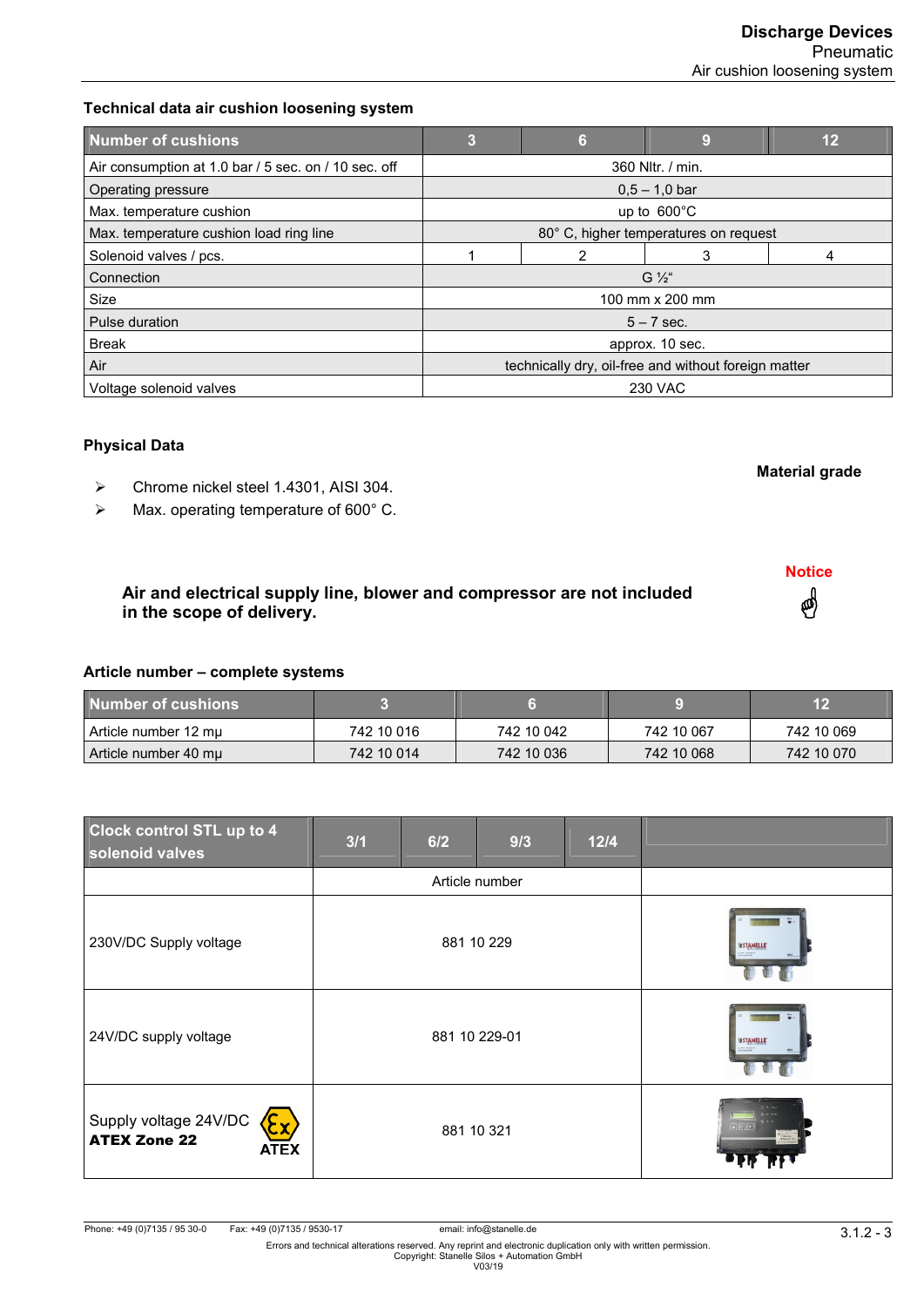## **Equipment / Spare parts**

|                                                                                                  | Article number   |  |
|--------------------------------------------------------------------------------------------------|------------------|--|
| Cushion 12 mµ<br>incl. seal and nut                                                              | 742 10 020       |  |
| Cushion 40 mµ<br>incl. seal and nut                                                              | 742 10 019       |  |
| End piece                                                                                        | ST0713           |  |
| T-piece                                                                                          | ST2312           |  |
| Tube and T-piece                                                                                 | ST0191<br>ST2312 |  |
| Non-return valve                                                                                 | 804 10 002       |  |
| Air hose transparent per meter                                                                   | ST2176-PVC       |  |
| Solenoid valve 24V/DC                                                                            | 881 10 130       |  |
| Solenoid valve 230V/AC                                                                           | 881 10 087       |  |
| Solenoid valve<br><b>ATEX 24V/DC</b><br>with 3m cable                                            | 881 10 087       |  |
| Service unit for air injector<br>loosening system complete,<br>230V/AC,<br>with 1 solenoid valve | 742 20 001       |  |